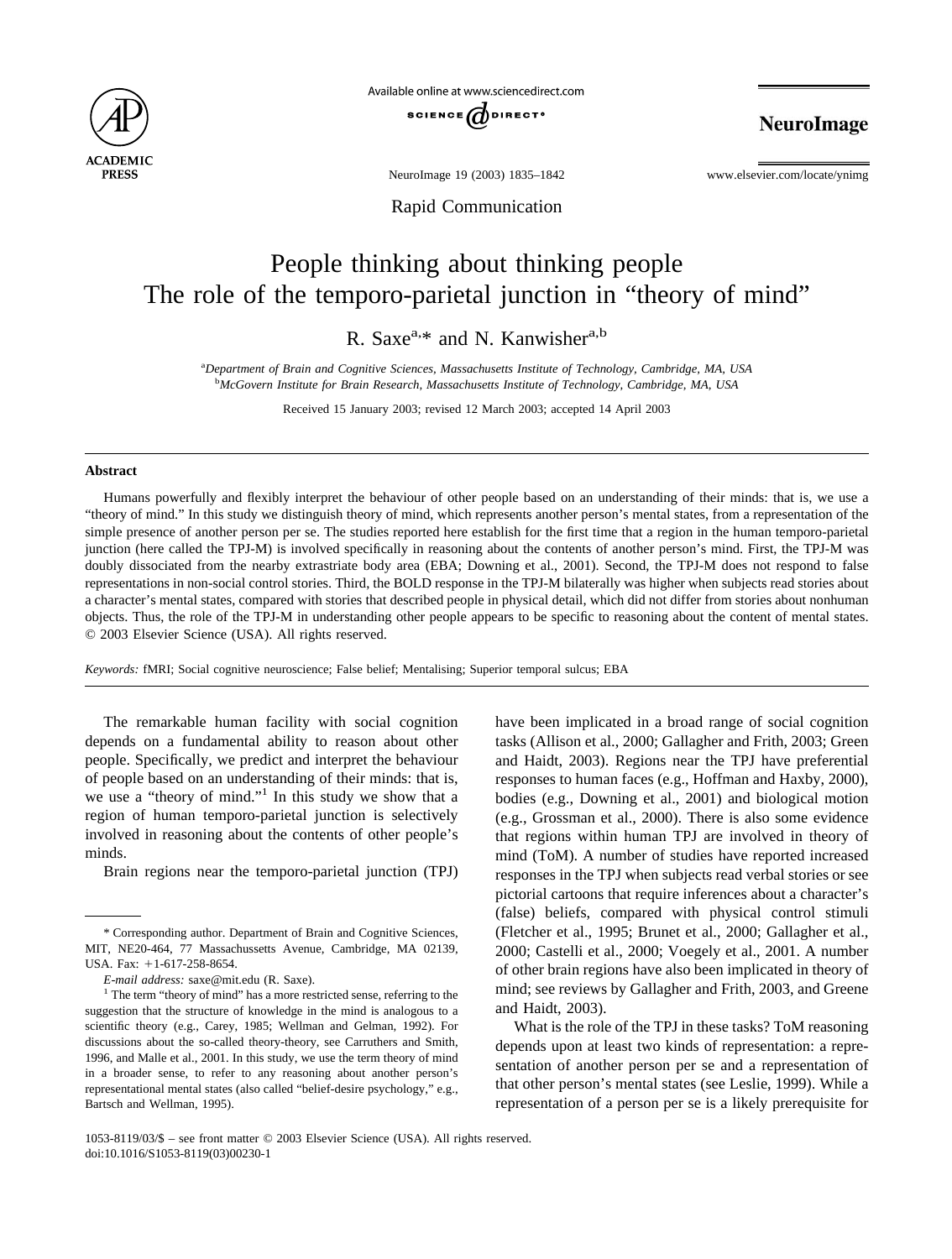ToM, achieving a representation of others' mental states is the core responsibility of a ToM. Some authors suggest that the TPJ is involved only in the preliminary stages of social cognition that "aid" ToM, not in ToM reasoning itself (e.g., [Gallagher and Frith, 2003\)](#page-7-0). We here provide evidence against this suggestion, and argue on the contrary that a region of the TPJ is selectively involved in representation other peoples' mental states.

Neuroimaging studies have followed developmental psychology in using "false belief" stories as the prototypical problem for ToM reasoning [\(Fletcher et al., 1995; Gallagher](#page-7-0) [et al., 2000;](#page-7-0) see also [Vogeley et al., 2001\).](#page-7-0) In these scenarios, a character's action is based on the character's false belief [\(Wimmer and Perner, 1983\)](#page-7-0). False beliefs provide a useful behavioural test of a ToM, because when the belief is false, the action predicted by the belief is different from the action that would be predicted by the true state of affairs [\(Dennett, 1978\)](#page-7-0). Note, though, that everyday reasoning about other minds, by adults and children, depends on attributions of mostly true beliefs (e.g., [Dennett, 1996; Bar](#page-7-0)[tsch and Wellman, 1995\).](#page-7-0)

Previous investigations of the neural correlates of ToM [\(Fletcher et al., 1995; Gallagher et al., 2000\)](#page-7-0) have compared false belief ("theory of mind") stories with two control conditions: "non-theory of mind stories," which describe actions based on the character's true beliefs, and "control" stories, consisting of unrelated sentences. These authors found that the TPJ response was high during theory of mind stories, but was also high during non-theory of mind stories. They concluded (see also [Gallagher and Frith, 2003\)](#page-7-0) that the TPJ is not selectively involved in ToM. This conclusion does not follow. Because the non-theory of mind stories invite inferences about the character's (true) beliefs, a region involved in reasoning about other minds should show a high response to these stories, as well as to the so-called theory of mind stories. (For an argument against the use of unrelated sentences as the baseline condition, see [Ferstl and](#page-7-0) [von Cramon, 2002](#page-7-0).)

We propose two basic tests for a region selectively involved in ToM reasoning. First, it must show increased response to tasks/stimuli that invite ToM reasoning (about true or false beliefs) compared with logically similar nonsocial controls. Second, the region must respond not just when a person is present in the stimulus, but specifically when subjects reason about the person's mental states. Below, we provide evidence that a subregion of the TPJ, here called the TPJ-M, passes both these criteria for a selective role in ToM.

#### **Experiment 1**

We devised a new version of the false belief stories task [\(Fletcher et al., 1995\)](#page-7-0) to compare reasoning about true and false beliefs to reasoning about non-social control situations. ToM stories described a character's action caused by his/her false belief. Descriptions of human actions required analysis of mental causes, in the absence of false beliefs. We compared these conditions to two non-social control conditions, (1) mechanical inference control stories, which required the subject to infer a hidden physical (as opposed to mental) process, such as melting or rusting (for examples, see Appendix 1), and (2) descriptions of nonhuman objects.

Unlike previous studies, we did not cue or instruct subjects to attend specifically to mental states. With this design we were able to look for regions of cortex in individual subjects that are selectively and spontaneously involved in understanding the mental (as opposed to physical) causes of events.

To test whether the response to ToM stories was a response to the presence of a person in the stimulus, we presented still photographs of people, and nonhuman objects. [Downing et al. \(2001\)](#page-7-0) reported a bilateral region near the posterior superior temporal cortex that responds preferentially to the visual appearance of human bodies, compared with a range of control objects (the extrastriate body area, EBA). We tested directly the functional and anatomical relationship between the EBA and the (proposed) TPJ-M.

## **Methods**

Twenty-five healthy right-handed adults (12 women) volunteered or participated for payment. All subjects had normal or corrected-to-normal vision and gave informed consent to participate in the study.

Subjects were scanned in the Siemens 1.5-(9 subjects) and 3.0-T (16 subjects) scanners at the MGH-NMR center in Charlestown, MA, using a head coil. Standard echoplanar imaging procedures were used  $[TR = 2 s, TE = 40 (3 T)$  or 30 (1.5 T) ms, flip angle 90°]. Twenty 5-mm-thick nearcoronal slices (parallel to the brainstem) covered the occipital lobe and the posterior portion of the temporal and parietal lobes.

Stimuli consisted of short center-justified stories, presented in 24-point white text on a black background (average number of words  $= 36$ ). Stories were constructed to fit four categories: false belief, mechanical inference, human action, and nonhuman descriptions (Appendix 1). Each story was presented for 9500 ms, followed by a 500-ms interstimulus interval. Each scan lasted 260 s: four 40-s epochs, each containing four stories (one from each condition), and 20 s of fixation between epochs. The order of conditions was counterbalanced within and across runs. Subjects were asked to press a button to indicate when they had finished reading each story. Subjects read a total of 8 (4 subjects) or 12 (21 subjects) stories per condition.

Fourteen of the subjects from Experiment 1 (7 women) were also scanned on an EBA localizer in the same scan session, all at 3.0 T. Stimuli consisted of 20 grayscale photographs of whole human bodies (including faces) in a range of postures, standing and sitting, and 20 photographs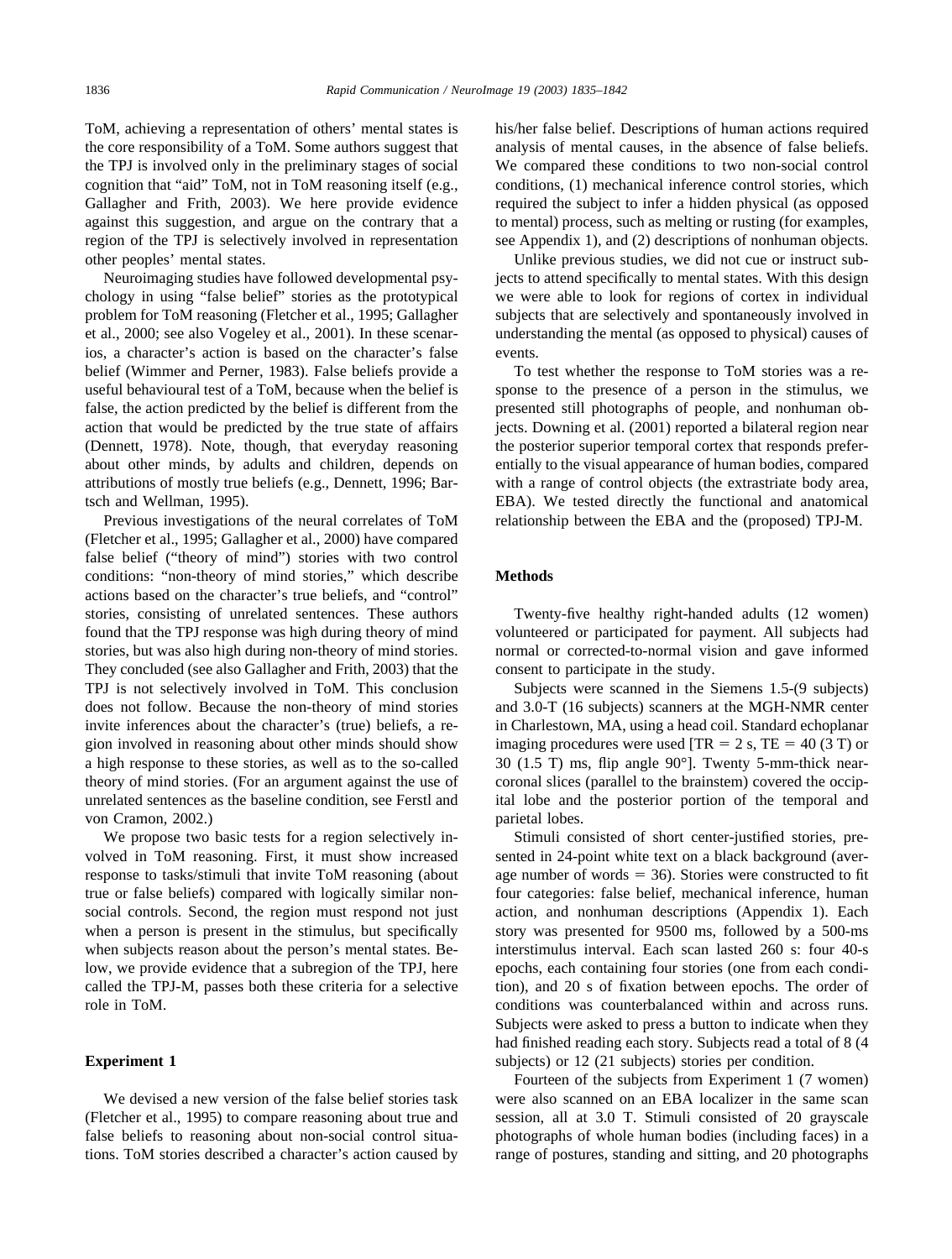Table 1 Experiment 1<sup>a</sup>

| Region  | MNI coordinate<br>(max voxel) | Z    | No. of voxels<br>$(P < 0.05$ , corrected) |
|---------|-------------------------------|------|-------------------------------------------|
| LTPJ-M  | $[-54 - 6021]$                | 5.88 | 63                                        |
| LaSTS   | $[-57 - 27 - 12]$             | 5.40 | 55                                        |
| Prec    | $[-9 - 51 33]$                | 5.20 | 41                                        |
| R TPJ-M | $[51 - 54 27]$                | 5.10 | 10                                        |
| R aSTS  | $[66 - 18 - 15]$              | 4.91 |                                           |
|         |                               |      |                                           |

<sup>a</sup> Five regions showed increased signal during theory of mind, compared with mechanical inference, stories (random effects,  $n = 25$ ,  $P < 0.05$ ): left and right temporo-parietal junction (TPJ-M), left and right anterior superior temporal sulcus (aSTS), and precuneus (Prec). All coordinates are according to the Montreal Neurological Institute standard brain.

of easily recognizable inanimate objects (e.g., car, drum, tulip). (Two other conditions, cropped faces and scrambled objects, were included in the scan but were not analyzed here).

Image presentation followed the blocked design described in [Tong et al. \(2000;](#page-7-0) Experiment 1) except that images were presented at a rate of one every 800 ms (stimulus duration  $= 500$  ms, interstimulus interval  $= 300$  ms), and each scan lasted 336 s. Subjects performed a one-back matching task [\(Tong et al., 2000\).](#page-7-0)

MRI data were analyzed using SPM 99, FS-fast, and in-house software.

## **Results**

Average reading times for theory of mind and mechanical inference stories did not differ significantly (ToM  $=$ 6.4 s, MI = 6.5 s,  $P > 0.2$ ).

Random effects analyses of 25 subjects revealed five loci of greater activation during the theory of mind compared with mechanical inference stories ( $P < 0.05$  corrected for multiple spatial hypotheses): left and right TPJ-M, left and right anterior superior temporal sulcus (aSTS), and precuneus (Table 1, [Fig. 1](#page-3-0)). [Consistent with many previous studies (e.g., Gusnard and Raichle, 2001; Raichle et al., 2000) the precuneus was deactivated (BOLD signal less than fixation baseline) during all of our story conditions. The ToM stories deactivated the precuneus less than mechanical inference stories. It was therefore unclear whether this effect should be considered a response to ToM or to mechanical inference stories, and the precuneus response was not analyzed further.]

The same pattern of results was apparent in individual subjects (fixed effects  $P \le 0.0001$ , uncorrected for all results reported here). Voxels more responsive during ToM than mechanical inference stories were observed at the TPJ in 22 of 25 subjects (bilaterally in 14, left in 5, and right in 3 subjects). The aSTS activation was significant at this level in 10 of 25 subjects. Because the TPJ-M was most consistent across subjects and was the focus of our prior hypotheses, we concentrated on this region in the subsequent analyses.

We defined TPJ-M regions of interest (ROI) in the left and right TPJ in each individual subject as contiguous voxels in each hemisphere that were more active  $(P \leq$ 0.0001) during false belief than mechanical inference stories. The TPJ-M bilaterally generalized beyond false beliefs, responding significantly more to human action (HA) stories than to nonhuman descriptions [N-H D; paired samples *t* tests, right: HA average percent signal change from fixation (PSC): 0.22, N-H D average PSC: 0.02,  $P < 0.0001$ ; left: HA average PSC: 0.35, N-H D average PSC: 0.10, *P* 0.0001].

In the 14 subjects who also had an EBA localizer scan, EBA ROIs were defined as the cluster of contiguous voxels in extrastriate cortex (bilaterally in 13 subjects and rightonly in 1 subject) that was more active  $(P < 0.0001)$  during pictures of human bodies than during pictures of nonhuman objects in each individual subject (following [Downing et al.,](#page-7-0) [2001\)](#page-7-0). Both right and left EBA ROIs failed to discriminate between any story conditions (paired samples *t* tests, all *P* 0.4, all story PSCs below 0.01; [Fig. 2](#page-3-0)).

TPJ-M response to photographs was lateralized. The left TPJ-M did not discriminate between photographs of people (PSC:  $-0.04$ ) and of objects (PSC:  $-0.09$ , paired samples *t* test,  $P > 0.4$ ). The right TPJ-M showed a trend toward a greater response to photographs of people (PSC: 0.24) than of objects (PSC: 0.10, paired samples *t* test,  $P < 0.10$ ). A repeated-measures ANOVA of content (person versus object) by stimulus modality (stories versus photograph) by hemisphere (right versus left) revealed a main effect of person  $>$  object ( $P < 0.001$ ) and of stories  $>$  photographs  $(P < 0.05)$  modulated by an interaction between stimulus modality and hemisphere (response to photographs only on the right,  $P < 0.005$ ) and a trend toward a three-way interaction (the right TPJ-M response distinguishes photographs of bodies and objects more than the left TPJ-M, *P* 0.1; [Fig. 2](#page-3-0)).

#### **Discussion**

Experiment 1 thus shows an increased BOLD response in a region of the TPJ bilaterally, here called the TPJ-M, during ToM compared with mechanical inference stories. This activation is robust and reliable across individual subjects. This finding replicates the earlier reports with a new set of stimuli, a less biased task (no cues), and with more stringent statistical tests (both individual subject analyses and random effects group analyses). Our results confirm that the TPJ-M response to verbal descriptions generalizes to human actions based on true beliefs.

Importantly, we distinguished the TPJ-M from its neighbour, the EBA, which did not respond to any verbal story conditions. However, the TPJ-M response to nonverbal so-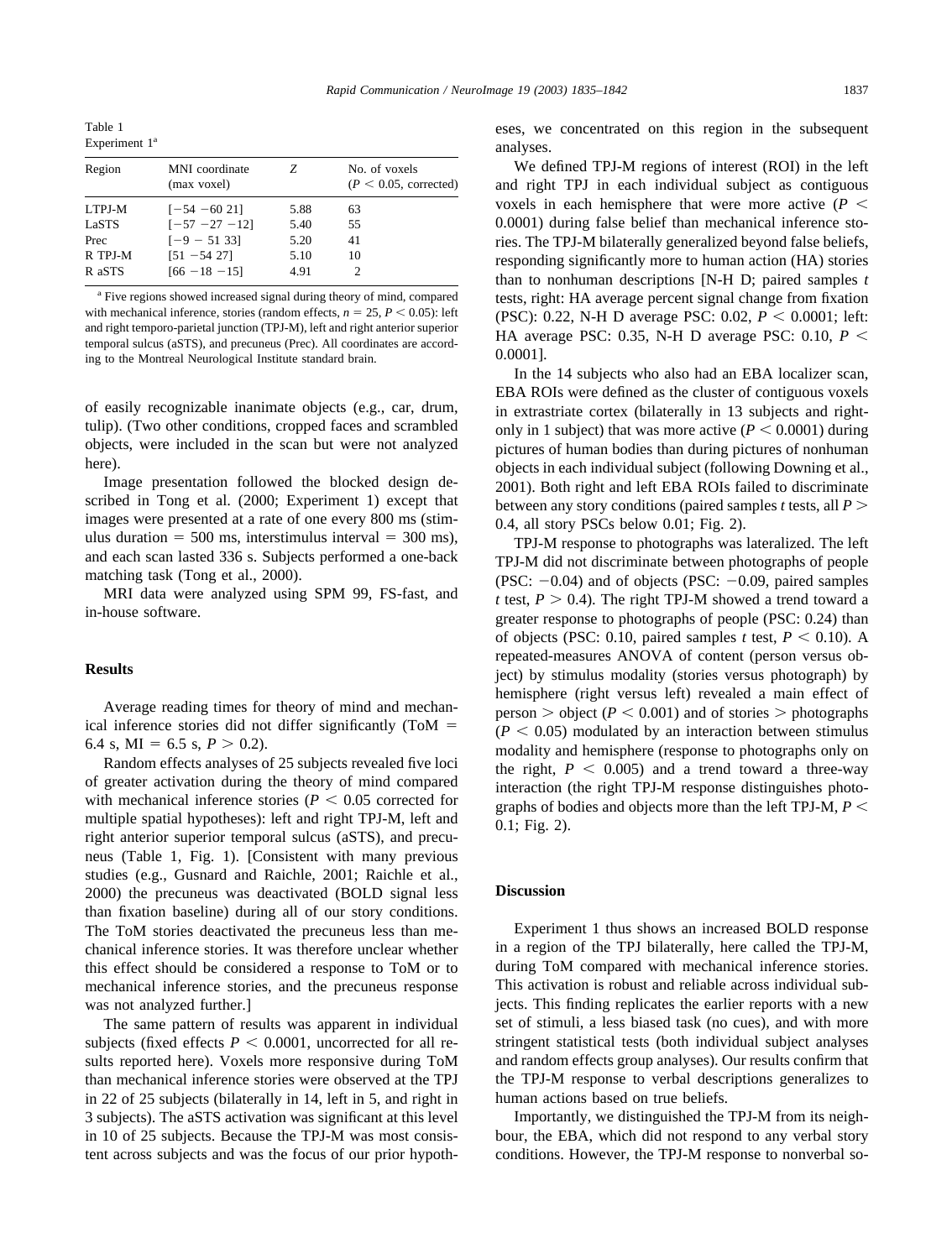<span id="page-3-0"></span>

Fig. 1. Experiment 1. Random effects analysis,  $P < 0.05$ , corrected,  $n =$ 25. Theory of mind  $>$  mechanical inference stories. Crosshair marks the most significant voxel in the left TPJ (1). Also visible are activations in right TPJ (2), left aSTS (3), and precuneus (4). TPJ, temporo-parietal junction; aSTS, anterior superior temporal sulcus.

Fig. 3. (a) Experiments 1 and 2. Activation overlap within an individual subject showing bilateral temporo-parietal junction (bilateral TPJ) and precuneus regions (fixed effects,  $P < 0.001$ ). Red = theory of mind > mechanical inference (Exp. 1). Blue = false belief  $>$  false photo (Exp. 2).  $Green = both.$  (b) Single subject time course of response during Experiment 2 to false belief (dark gray) and false photograph (white) stories in the same subject's TPJ-M, independently defined by a greater response to theory of mind than to mechanical inference stories in Experiment 1;  $P \leq$ 0.0001, uncorrected. Medium gray indicates fixation. Time course averaged over four runs.

cial stimuli appeared to be lateralized. The left TPJ-M response was selective for verbal descriptions, while the right TPJ-M activation may generalize to nonverbal stimuli, such as photographs.

## **Experiment 2**

The results of Experiment 1 established that bilateral regions near the TPJ show a greater increase in BOLD signal when subjects reason about others' mental states, than when they reason about nonhuman objects. However, in Experiment 1, stories involving people and mental states were compared with stories that involve neither people nor mental states. In Experiment 2, we asked which of these two components was responsible for the observed activation. We directly compared the response of the TPJ-M to stories about people that did (desires) or did not (physical people) require inferences based on mental states.

Also, while they were controlled for difficulty and causal structure, the logical structure of the ToM stories used in Experiment 1 (and previous studies) differed systematically from the control stories: only the false belief stories require the notion of a false representation, in this case a false belief. This confounding factor was perceived by developmental psychologists, who invented its solution: "false pho-



Fig. 2. Experiment 1. Average percent signal change from fixation in (a) left and right TPJ-M and (b) left and right EBA, defined in individual subjects  $(n = 14)$ . The EBA consisted of contiguous voxels in bilateral extrastriate cortex that responded significantly more to pictures of human bodies than pictures of nonhuman objects ( $P < 0.0001$ , uncorrected). The TPJ-M consisted of contiguous voxels near the temporo-parietal junction that responded significantly more to theory of mind (ToM) stories than to mechanical inference (MI) stories ( $P < 0.0001$ , uncorrected). (Response magnitudes for the conditions that were used to define the regions of interest are illustrative only.) The EBA did not respond to story stimuli. The right TPJ-M differentiated between pictures of bodies and of objects  $(P < 0.05$ , paired samples *t* test), but the left TPJ-M did not. ToM = theory of mind (false belief) stories;  $MI =$  mechanical inference stories, Body = photographs of human bodies,  $Obj =$  photographs of nonhuman objects; EBA, extrastriate body area.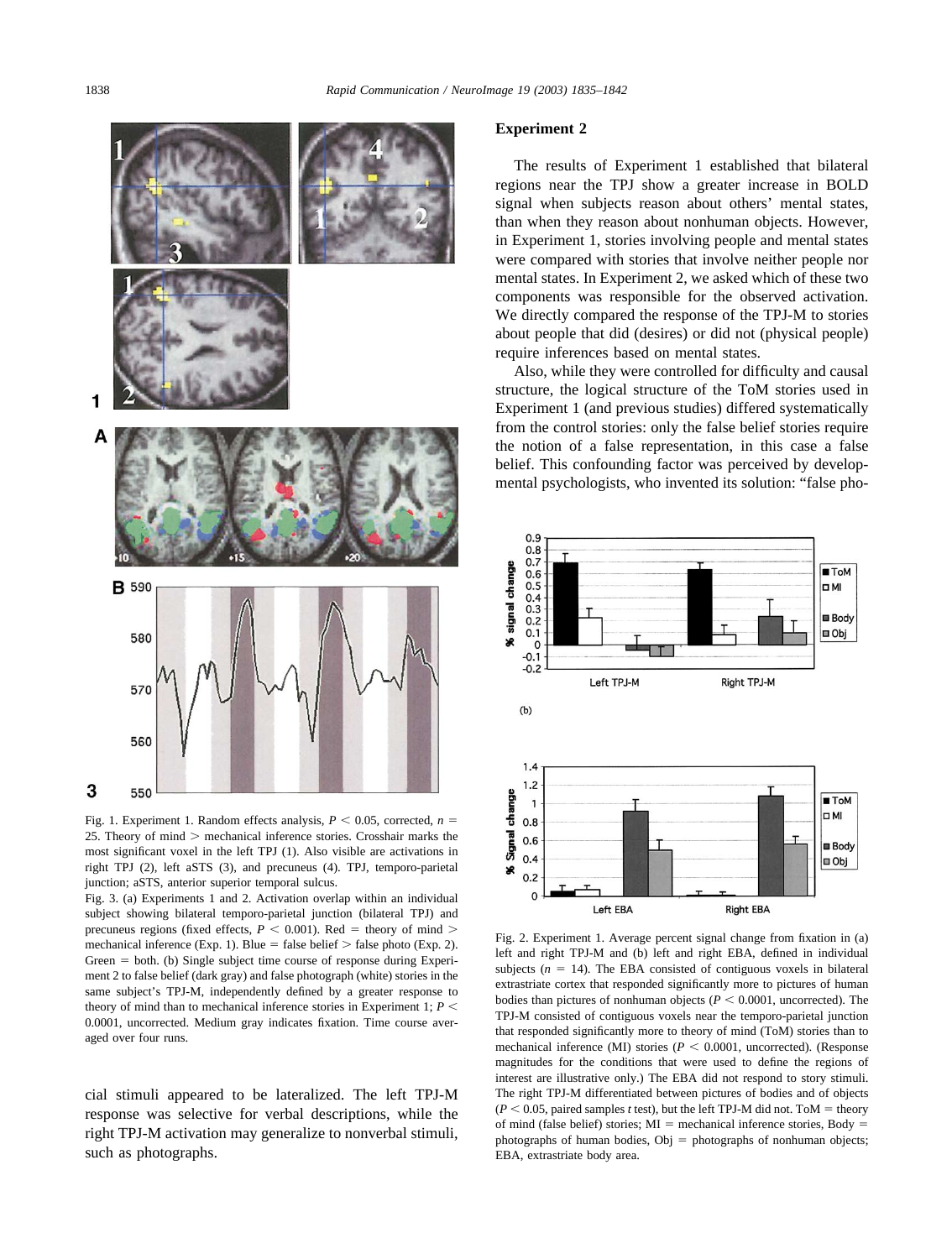tograph" stories [\(Zaitchik, 1990\)](#page-7-0), which require subjects to represent the (false) content of a physical representation such as a photograph or map.

For Experiment 2, we therefore created five new sets of stories (for examples, see Appendix 2): (1) false belief stories, (2) false photograph stories, (3) desires, (4) inanimate descriptions, and (5) physical people. Desire stories described a character's goals or intentions and thus rely on ToM. Nonhuman description stories consisted of short descriptions of nonhuman objects such as plants, cars, or planets. Physical people stories were short descriptions of people from a purely physical perspective: clothing, hair colour, facial markings, and so on.

We predicted that regions specifically involved in ToM should have a equally low response in the nonhuman description and (critically) physical people conditions, and a higher BOLD response in the desire condition. By contrast, regions involved in processing any other representation of other people would show a high BOLD signal for the physical people condition.

## **Methods**

Twenty-one naive right-handed subjects (11 women) were scanned at 1.5 T, using twenty 5-mm-thick axial slices that covered the whole brain. An additional 7 subjects from Experiment 1 (4 women) also participated in part of Experiment 2. All were scanned at 3.0 T using twenty 5-mm-thick near-coronal slices (parallel to the brainstem) covering most of the occipital lobe and the posterior portion of the temporal and parietal lobes.

Story stimuli consisted of 70 stories (12 each of false belief, false photograph, desire, physical description, and nonhuman description, average number of words  $=$  32; see Appendix 2). After each story a two-alternative forced choice "fill-in-the-blank" question was presented for 4 s. The question consisted of a single sentence with a word missing, presented above two alternative completions on the left and right side of the screen. Subjects pressed the lefthand response button if the word on the left completed the sentence to fit the story, and the right-hand button to choose the word on the right. Fifty percent of the false belief, false photograph, and desire story questions probed the character's mental states; the other 50% probed the actual outcome, to prevent formulaic response preparation. Subjects were given three practice trials before going into the scanner: two false belief trials, and one false photograph trial.

Fourteen subjects (including the 7 from Experiment 1) were tested on only false belief and false photograph stories. For these subjects, each run lasted 204 s and consisted of six blocks [each containing 1 story (10 s) and 1 question (4 s)], alternating between the two conditions; there were three blocks per condition per run. The remaining 14 subjects were tested on all five conditions. Each run lasted 272 and consisted of 10 blocks [each containing 1 story (10 s) and 1

question (4 s)]. There were two blocks per condition per run.

Fixations of 12 s were interleaved between blocks. The order of conditions was counterbalanced across runs. Behavioural data were collected during the scan.

# **Results**

Subjects were slower when responding to questions about false photograph than false belief stories (FB: 2.6 vs. FP: 2.8 s,  $P < 0.01$ ), making it unlikely that false belief inferences were simply more difficult.

As predicted, a random effects analysis on the 21 subjects who underwent whole brain scanning revealed regions of increased BOLD signal to false belief compared with false photograph stories ( $P < 0.0001$ , uncorrected) at the TPJ bilaterally [right:  $(54 - 51 \text{ 18})$ , left:  $(-48 - 63 \text{ 33})$ ], precuneus/posterior cingulate  $[(3 -54 30)]$ , right anterior superior temporal sulcus  $[(54 - 18 - 15)]$ , and in medial superior frontal gyrus [(6 57 18)] in the frontal pole ([Fig. 2\)](#page-3-0). Medial prefrontal cortex has repeatedly been implicated in ToM processing, both in neuroimaging and in lesion studies (e.g., [Rowe et al., 2001; Stuss et al., 2001\)](#page-7-0).

For the 7 subjects who were scanned in both Experiments 1 and 2, two additional analyses were conducted to confirm that the TPJ-M was consistent across experiments. First, in all 7 subjects the TPJ-M defined in Experiment 1 overlapped strikingly with TPJ-M defined by the contrast of false belief (FB) versus false photograph (FP) stories in Experiment 2. [Fig. 3a](#page-3-0) shows the overlap in a typical individual subject of the TPJ-M defined by these two tasks. Second, this overlap was confirmed with a functional ROI analysis. Voxels near the TPJ are more active during ToM than mechanical inference stories in these individual subjects in Experiment 1 ( $P < 0.0001$ , uncorrected) were probed for their response during Experiment 2. This independent ROI showed a much greater response to false belief than false photograph stories in Experiment 2 (mean FB PSC = 1.6, mean FP PSC = 0.7, *t* test  $P < 0.02$ ; [Fig. 3b\)](#page-3-0). The reliability of the TPJ-M across experiments makes it unlikely that the results of Experiment 1 were the result of stimulus confounds or logical differences between conditions.

For the 14 subjects who saw all five conditions, the fMRI data were further analyzed within individually defined functional regions of interest (ROI) that included all voxels that met two criteria, i.e., they were significantly more active in at least half of the individual subjects during false belief than false photograph stories ( $P < 0.0001$ , uncorrected), and they fell within a sphere of 15-mm radius centered on the most significant voxel of clusters identified in the random effects group analysis ( $P \le 0.0001$ , uncorrected) of the same contrast. Using these criteria, we identified ROIs in the TPJ-M bilaterally and right aSTS.

In the TPJ-M and the right aSTS, the BOLD signal change during desire stories was significantly greater than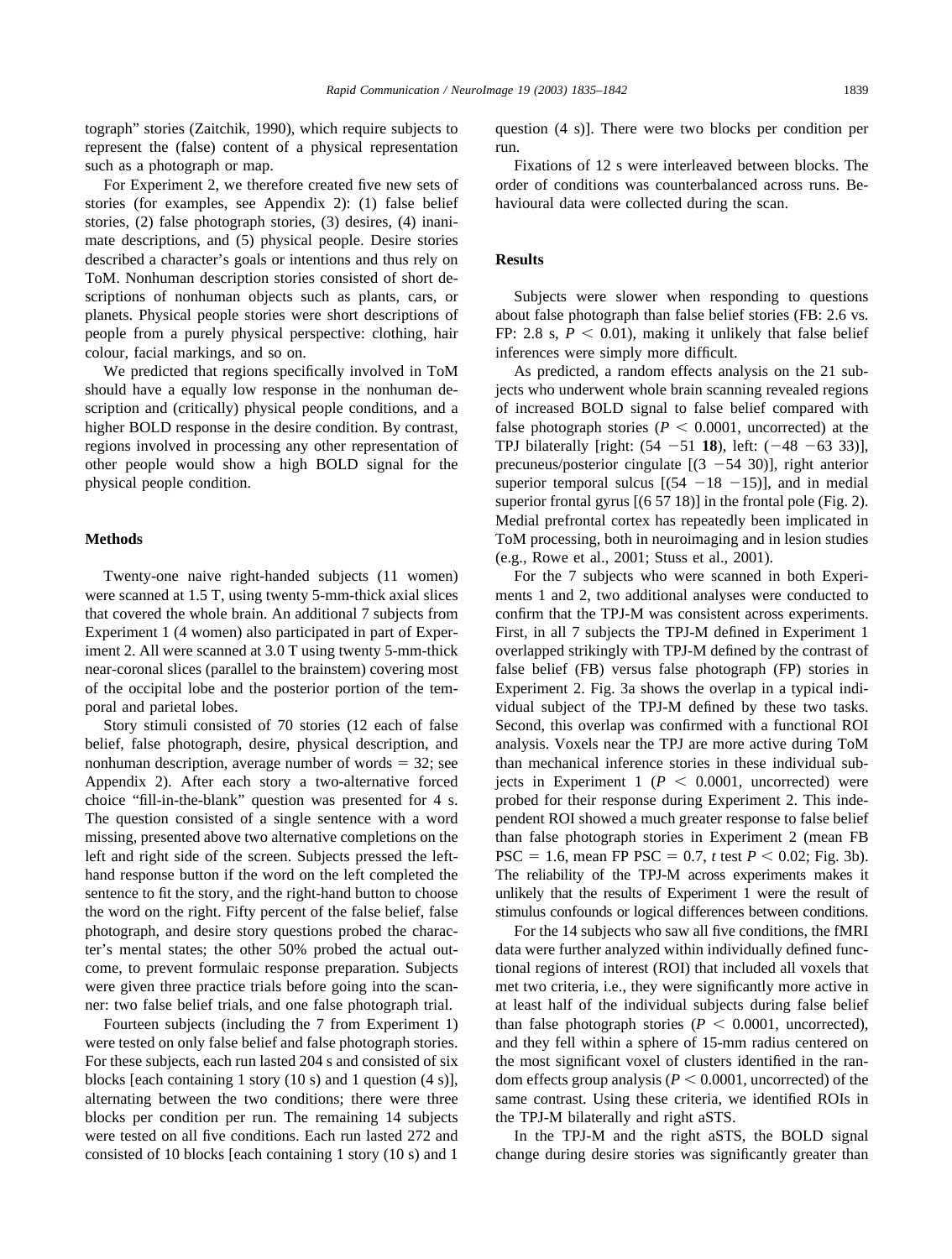

Fig. 4. Experiment 2. Average percent signal change in left and right TPJ-M, defined in individual subjects  $(n = 14)$  as voxels that respond significantly more to false belief (FB) than to false photo (FP) stories ( $P <$ 0.0001, uncorrected. Response magnitude for these two conditions is illustrative only, since these data were used to determine the region of interest). In the TPJ-M bilaterally the BOLD response to physical people stories was significantly lower than to desire stories ( $P < 0.05$ ), and not significantly different from nonhuman description stories ( $P < 0.1$ , repeated-analysis of variance). Response decreases are commonly observed in the TPJ vicinity during demanding nonsocial tasks [\(Shulman et](#page-7-0) [al., 1997; Gusnard and Raichle, 2001\).](#page-7-0)

during either physical people or nonhuman description stories (both paired samples *t* tests  $P \leq 0.05$ ), which did not differ from each other (Fig. 4). The left and right TPJ-M did not differ. Thus, these regions are not involved in the detection of any person in verbal stories, but respond selectively to stories in which describe (or imply) characters' mental states. Did any regions show the predicted profile of a response to a person per se? At a lower threshold, a separate whole brain analysis ( $P < 0.001$ , uncorrected) of physical people  $>$  nonhuman descriptions revealed regions of frontal cortex [dorsal medial prefrontal  $(-3 57 39)$ , and right lateral frontal cortex (39 15 54)].

## **Discussion**

The results of Experiment 2 confirm that the TPJ-M shows an increased response to stimuli that invite ToM reasoning compared with logically similar nonsocial controls (false photograph stories). Second, the TPJ-M does not show an increased response to the mere presence of a person in the stimulus (physical people stories). The right and left TPJ-M responses to physical people stories did not differ, thus resolving the ambiguity of the apparently lateralized response to photographs of bodies in Experiment 1.

# *General discussion*

In two experiments we found greater BOLD response in a region within the TPJ bilaterally (here called TPJ-M) while subjects read stories that describe or imply a character's goals and beliefs than during stories about nonhuman objects. This pattern is robust across subjects, tasks, and stimuli, and is not merely an effect of the difficulty or logical structure of false belief stories, since the TPJ-M did not respond to the more difficult and logically similar false photograph stories.

We asked whether the TPJ-M represents the simple presence of another person (possibly via detecting a human body and/or biological motion) or is involved specifically in ToM. We found that the TPJ-M was anatomically and functionally distinct from the nearby EBA [\(Downing et al.,](#page-7-0) [2001\)](#page-7-0), which responded preferentially to the visual appearance of human bodies, suggesting the presence of at least two distinct regions involved in social information processing.

A key innovation of this study over previous studies was the inclusion in Experiment 2 of physical people stories, which described the physical appearance of human bodies. Previous studies [\(Fletcher et al., 1995; Gallagher et al.,](#page-7-0) [2000\)](#page-7-0) have included "physical" stories describing acting people, which produced greater activation in the TPJ than a scrambled sentence control. Our data show that the TPJ-M response was no greater to stories that described other people in physical detail than that to stories describing the physical details of nonhuman objects—and was significantly lower than to stories that did invite a mental state interpretation (desire stories).

Could the TPJ-M activation reflect mental imagery of the biological motion or goal-directed action described in the false belief, human action, and desire stories? We think this is unlikely. Saxe, R., Xiao, D.K., Kovacs, G., Perrett, D., and Kanwisher, N. (unpublished data) found that the TPJ-M response to a movie of a walking person was much lower than its response to false belief stories. If the response of the TPJ-M to verbal stories was merely a consequence of subjects' imagining biological motion, we would predict the opposite. Also the TPJ-M was doubly dissociated from its neighbour, the pSTS-VA (visual analysis of action), which responded more to the movies than to verbal stories.

In all, our results show that a region of the  $TPJ<sup>2</sup>$  is involved in reasoning about other minds, not just in understanding stories involving people per se [\(Gallagher and](#page-7-0) [Frith, 2003](#page-7-0); p 80). But critically, neighbouring subregions of cortex have different functional profiles, highlighting the necessity of careful within-subject comparisons. The TPJ-M, identified here by responses to (false) belief stories,

<sup>2</sup> What is the relationship between the TPJ-M and attention? Selective attention leads to increases in regions of the TPJ during social perception tasks (e.g., [Narumoto et al., 2001; Winston et al., 2002\),](#page-7-0) and to decreases in regions of the TPJ during visual attention tasks [\(Shulman et al., 1997;](#page-7-0) [Gusnard and Raichle, 2001;](#page-7-0) Jiang Y., Kanwisher, N., unpublished data). [Downar et al. \(2001\)](#page-7-0) proposed "a role for the TPJ in detecting behaviourally relevant events in the sensory environment" (p. 1256) that is interfered with by demanding visual attention. One possibility is that the mental states of other people constitute a particular category of such "behaviourally relevant" stimuli. Alternatively, these results may reflect functionally and anatomically distinct subregions within the TPJ. Direct testing of the relationship between the TPJ-M and selective attention is an important avenue for future work.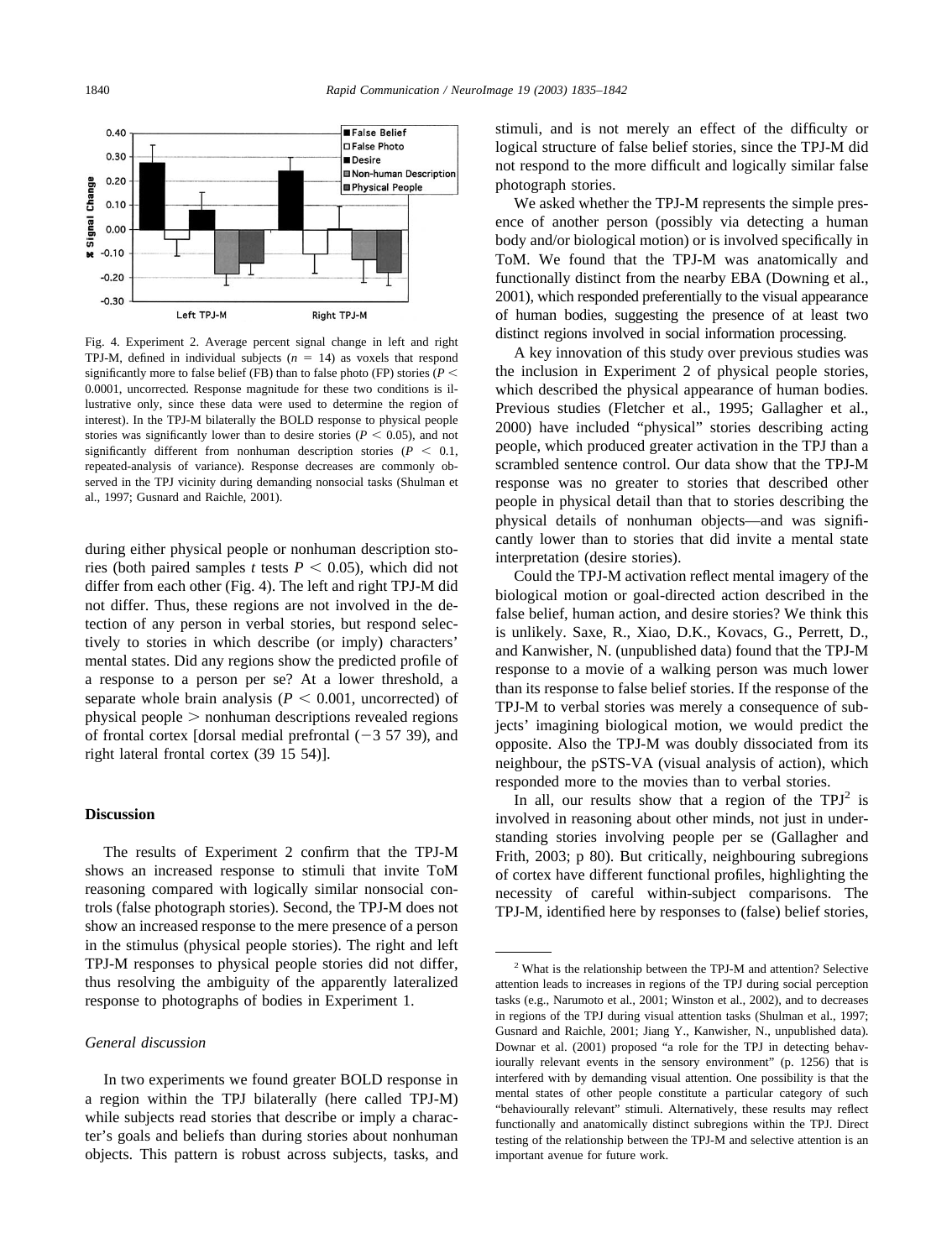<span id="page-6-0"></span>may play a broad role in social and even moral cognition [\(Moll J et al., 2002; Greene and Haidt, 2003\).](#page-7-0)

#### **Acknowledgments**

This work was funded by grants NEI 13455 and NIHM 66696. Our thanks especially to Yuhong Jiang for comments and conversation, and to Ben Balas, Robb Rutledge, Miles Shuman, and Amal Dorai for help with data collection and analysis.

# **Appendix**

## *Experiment 1*

Instructions: "Read each story silently to your self. Please make sure you understand what is happening; it is more important that you understand the story, than that you go as fast as possible. When you are done reading the story, press the button."

# *Theory of mind (ToM) sample story*

A boy is making a paper mache project for his art class. He spends hours ripping newspaper into even strips. Then he goes out to buy flour. His mother comes home and throws all the newspaper strips away.

#### *Mechanical inference (MI) sample story*

A pot of water was left on low heat yesterday in case anybody wanted tea. The pot stayed on the heat all night. Nobody did drink tea, but this morning, the water was gone.

*Human action sample story*

Jane is walking to work this morning through a very industrial area. In one place the crane is taking up the whole sidewalk. To get to her building, she has to take a detour.

# *Experiment 2*

Instructions: "Please read each story carefully. After each story, you will be given one fill-in-the-blanks question about the story. Underneath will be two words that could fill in the blank. Choose the correct word (to make the sentence true in the story) by pressing the left button to choose the left-hand word, and the right button to choose the right-hand word."

*False belief (FB) sample story*

John told Emily that he had a Porsche. Actually, his car is a Ford. Emily doesn't know anything about cars though, so she believed John.

When Emily sees John's car she thinks it is a porsche ford

—

*False photograph (FP) sample story*

A photograph was taken of an apple hanging on a tree branch. The film took half an hour to develop. In the meantime, a strong wind blew the apple to the ground.

— The developed photograph shows the apple on the ground branch

## *Desire sample story*

For Susie's birthday, her parents decided to have a picnic in the park. They wanted ponies and games on the lawn. If it rained, the children would have to play inside.

— Susie's parents wanted to have her birthday inside outside

*Physical people sample story*

Emily was always the tallest kid in her class. In kindergarten she was already over 4 feet tall. Now that she is in college she is  $6'4''$ . She is a head taller than the others.

In kindergarten Emily was over 4 ft 6 ft . . .tall

—

*Nonhuman description sample story*

Nine planets and their moons, plus various lumps of debris called asteroids and comets, make up the sun's solar system. The earth is one of four rocky planets in the inner solar system.

> The solar system has four nine . . .planets.

—

## **References**

Allison, T., Puce, A., et al., 2000. Social perception from visual cues: role of the STS region. Trends Cogn. Sci. 4, 267–278.

- Bartsch, K., Wellman, H., 1995. Children Talk about the Mind. Oxford University Press, New York.
- Brunet, E., Sarfati, Y., et al., 2000. A PET investigation of the attribution of intentions with a nonverbal task. Neuroimage 11, 157–166.